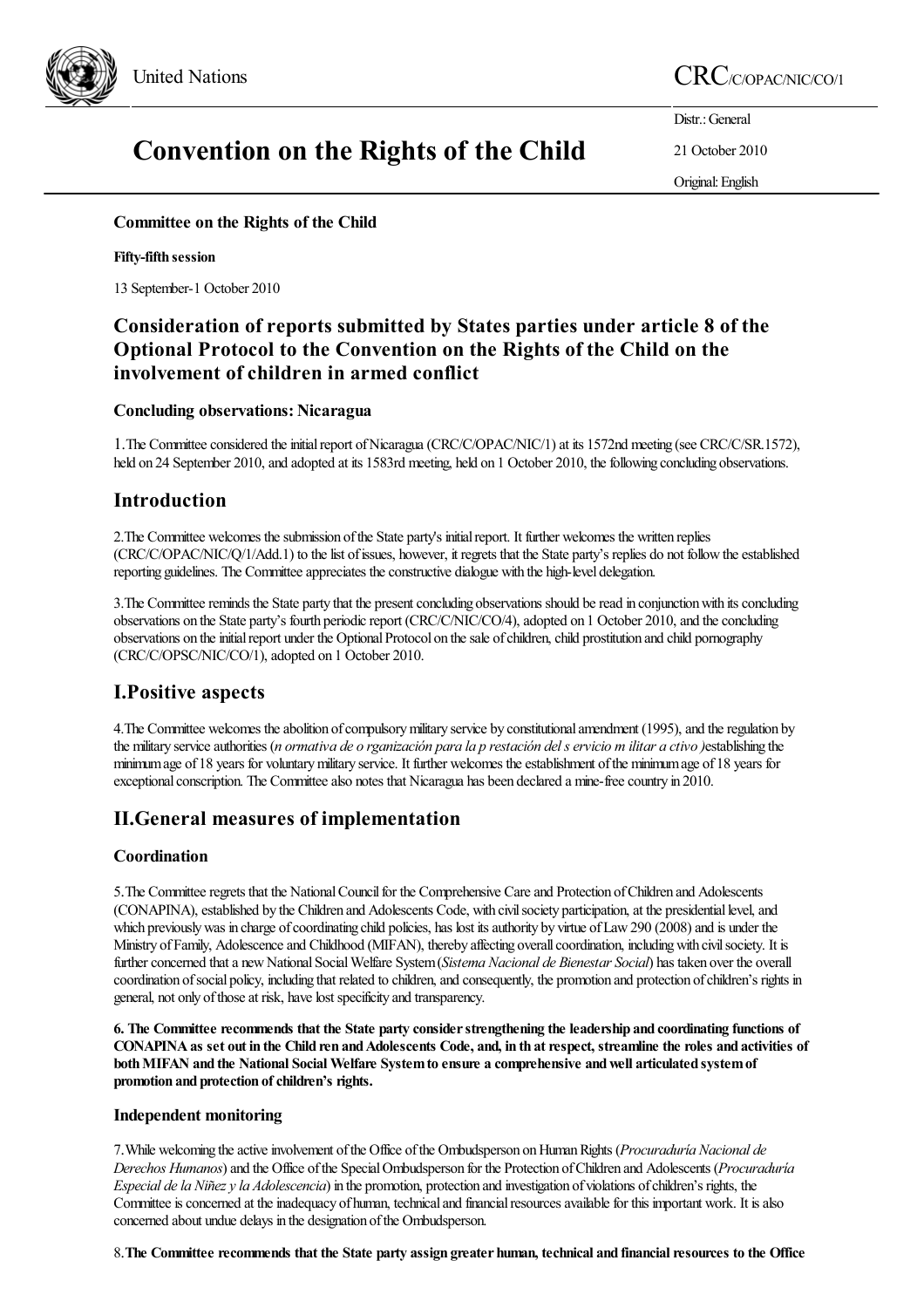of the SpecialOmbudsperson forthe Protection of Children andAdolescents to ensure fullexercise its function s to overs ee and defen d the rights of children and adolescents. It further recommends that independence in the designation and operation of the Human Rights Ombudsperson be guaranteed . The Committee recommends that the State party take into account the Committee's general comment No. 2 (2002) on the role of independent national human rights institutions in the promotion and protection of the rights of the child.

#### Dissemination and training

9. While welcoming the fact that the Convention and the Optional Protocol are included in the curriculum of military academies, the Committee is concerned that awareness of the Optional Protocolamong the public and professional groups working with and for children, in general, and the military, in particular, seems to be low.

10. The Committee recommends that the State party ensure that the principles and provisions of the Optional Protocol are widely disseminated to the general public, in particular children. It further recommends that the State party strengthen human rights training for members of the armed forces with specific training on the provisions of the Optional Protocol. Furthermore, the Committee recommends that the State party develop awareness-raising, education and training programmes on the provisions of the Optional Protocol forrelevant professional groups working with children, in particular prosecutors, lawyers, judges, lawenforcement officers, social workers, medical professionals, teachers, the media, local and district officials.

#### Data

11. The Committee regrets the lack of disaggregated data on many areas covered by the Optional Protocol, including the number of Nicaraguan children and asylum-seeking or immigrant children who have been recruited or used in hostilities by non-State armed groups abroad.

12.The Committee urges the State party to establish a centralised data systemwith a viewto collecting information and statistics on the implementation of the Optional Protocol, and identif ying and regist e ring all children within its jurisdictionwho may have been recruited or used in hostilities by non - State armed groups abroad , including refugee and asylum-seeking children . It further urges the State party to provide information on the implementation of this recommendation in its next periodic report under the Convention.

## III.Prevention

#### Peace education

13.The Committee notes that human rightseducation exists in theschoolcurricula, but regrets thelack ofinformation fromthe State party regarding efforts to promote an effective and sustainable peace education at all levels in Nicaraguan schools.

14.The Committee recommends that the State party take effective measures to include human rights and peace educationin school curricula and to encourage a culture of peaceand tolerance within schools. It also encourages the State party to include human rights and peace education in the training of teachers.

# IV.Prohibition and related matters

### Legislation

15.While welcoming that the PenalCodeand the Children and Adolescents Code prohibit therecruitmentand direct participation of children in armed conflicts and hostilities, both internal and international, the Committee is concerned that the definition of the crime does not include indirect participation in hostilities (Penal Code No. 641, 2008, article 509; Child Code, 1998, article. 79). Furthermore, the Committee is concerned that this provision is not explicitly applicable to non-State armed groups.

16. In order to further strengthen measures to prevent the recruitment and use of children in hostilities, the Committee urges the State party to:

(a) Ensure that violations of the provisions of the Optional Protocolregarding the recruitment ofchildren by non- S tate armed groups and the indirect participation of children in hostilities be explicitly criminalized in the State party's Penal Code; and

(b) Ensure that all military codes, manuals and other directives are in accordance with the provisions of the Optional Protocol.

#### Jurisdiction and extradition

17. The Committee notes information that extradition from the State party is regulated by bilateral and multilateral agreements. Nevertheless, the Committee regrets the lack of explicit reference in the State party's legislation to the possibility of extradition of persons who commit offences addressed in the Optional Protocol.

18.The Committee recommends that the State party ensure that domesticlegislation enables it to establish and exercise extraterritorial jurisdiction over crimes under the Optional Protocol.